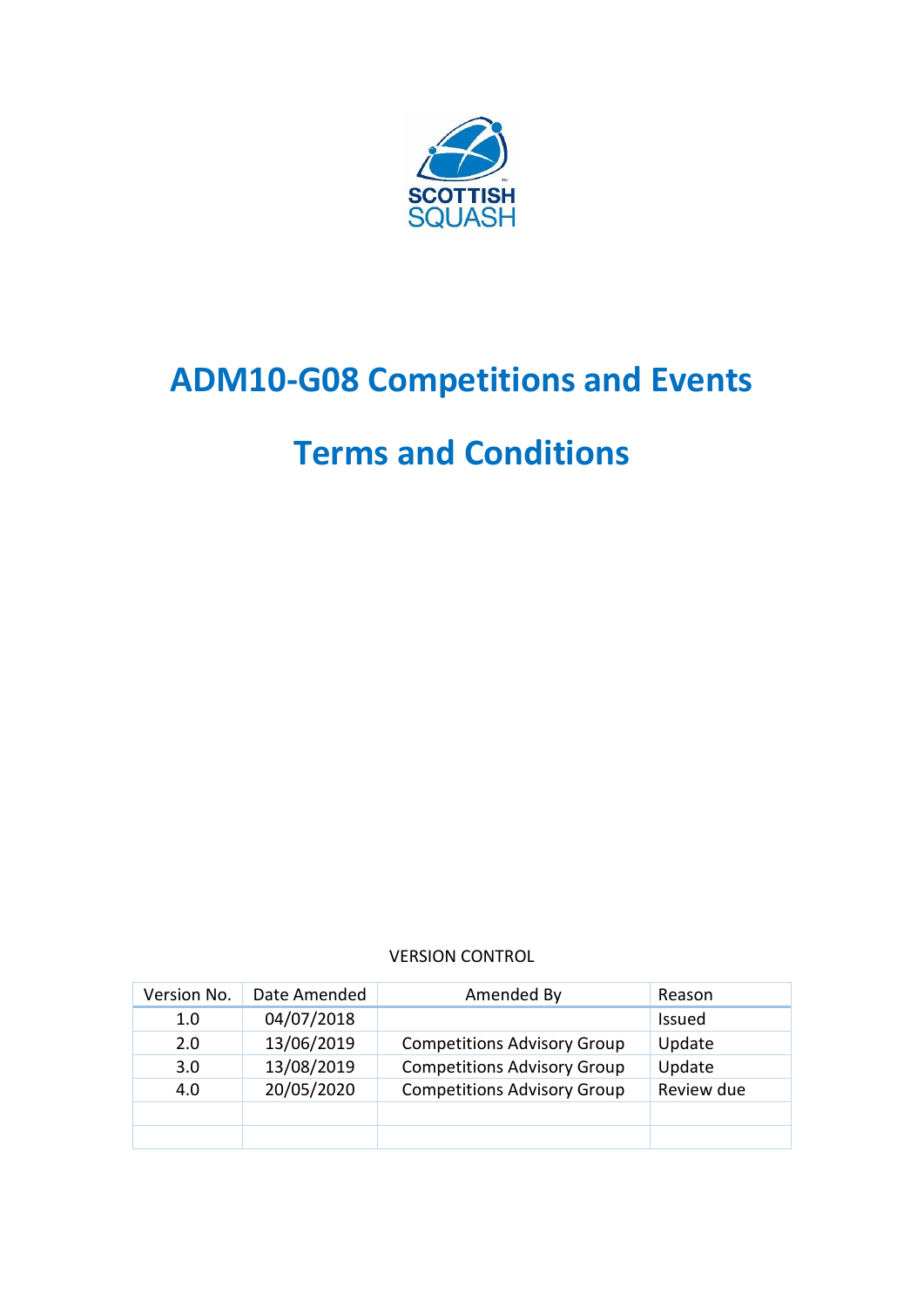### **INTRODUCTION**

Scottish Squash Limited (SSL) are committed to delivering Platinum competitions at the highest possible professional standard. The following terms and conditions apply to all SSL Platinum competitions and European and World Squash sanctioned competitions.

## **TERMS & CONDITIONS**

- 1. Entry is open to those with membership of a club affiliated to SSL.
- 2. The competition will be played under the rules of the WSF and the SSL Code of Conduct and Fair Play Policy will apply.
- 3. Players must compete in all scheduled matches, both main draw and play-off matches. Failure to complete all matches will result in participants being awarded no points, unless an appropriate medical certificate explaining a sound reason is provided to SSL within the working week following the competition. Once a player starts in the competition, every match counts towards the rankings whether a match is played or not.
- 4. Scheduled match times are a guide only players are expected to be available to follow on immediately from the previous match.
- 5. All matches must be played as per the schedule in the competition draws. Only in exceptional circumstances where an alteration can be accommodated and is agreed by all players concerned may the schedule be differed from.
- 6. Players must check-in at the tournament desk at least thirty minutes prior to the start of play.
- 7. Players will be required to mark and referee matches.
- 8. SSL will be publishing draws, results, photos of players as well as live footage from matches, players and the venue. The organisers will deem that players and their parents/carers have accepted these regulations by entering the competition.
- 9. Drug testing may take place at competitions in accordance to the SSL Anti-Doping Policy and by submitting their entry entrants provide their consent for this.
	- a. SSL follows the UK Anti-Doping Rules and therefore these rules apply to all members participating in squash for a minimum of 12 months from the commencement of membership, in accordance with SSL's Code of Conduct and Fair Play Policy and whether or not the member is a citizen of, or resident in, the UK.
- 10. All players who are under 19 years of age are required to wear approved eye protection whenever they participate in SSL Platinum competitions or sanctioned competitions. The SSL Eye Protection Policy applies which can be found [here.](https://www.scottishsquash.org/policies-procedures/#toggle-id-8)
- 11. SSL reserve the right to refuse any entry to a competition without giving their reasons.
- 12. Eligibility:
	- a. Junior competitions players must be under the age of the category (under 19, 17, 15, 13, 11) on the final day of the competition.
	- b. Senior competitions no age criteria.
	- c. Masters competitions players must have reached the specified age by no later than the start date of the competition.
- 13. SSL take the security and privacy of your personal data very seriously. If you would like to know more or would like to understand your data protection rights, please take a look at our Data Protection [Policy and Privacy Notices.](https://www.scottishsquash.org/policies-procedures/#toggle-id-15)